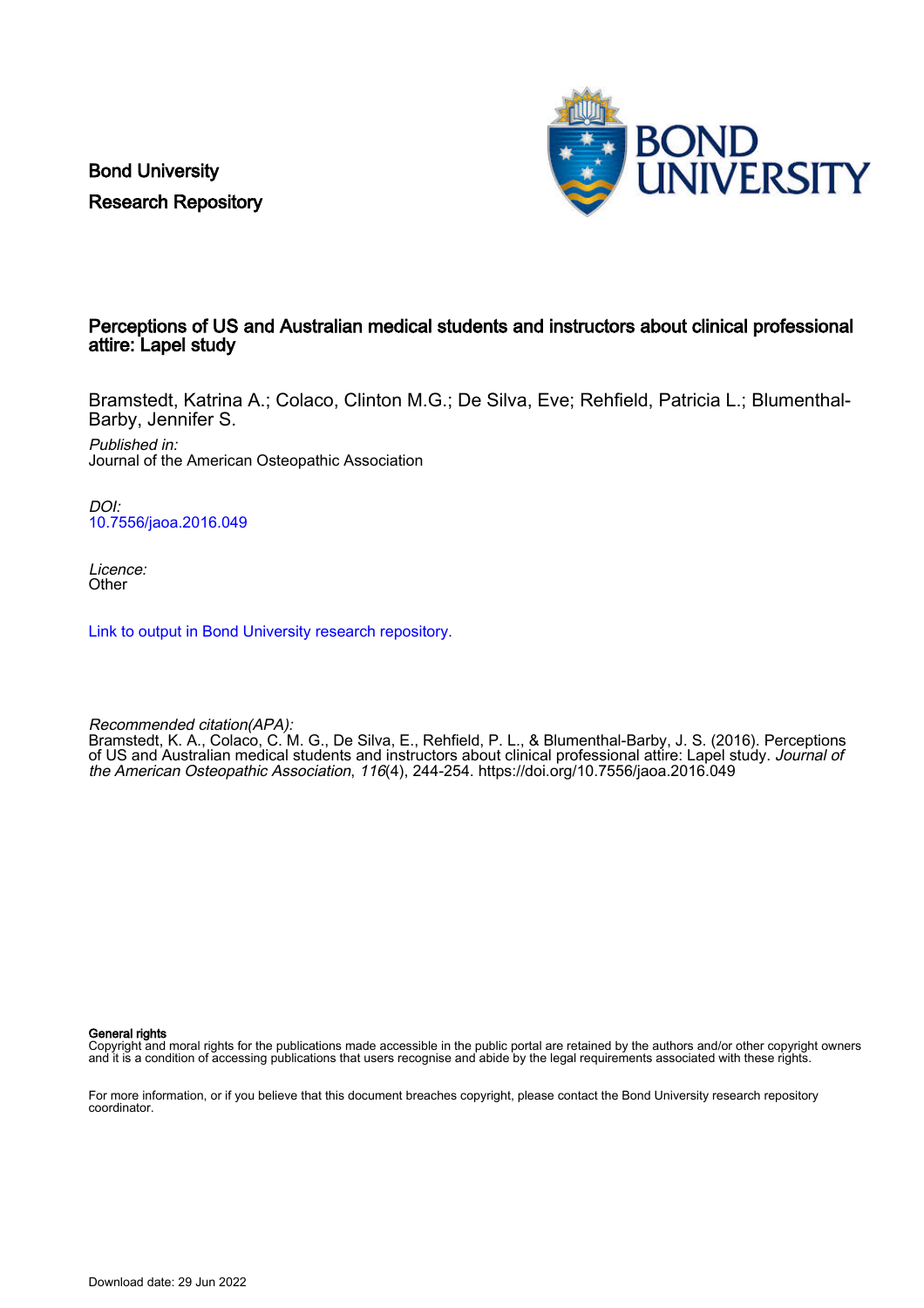MEDICAL EDUCATION **MEDICAL EDUCATION** 

This Medical Education theme issue introduces a new collaboration between the *JAOA* and the American Association of Colleges of Osteopathic Medicine (AACOM) to recruit, peer review, edit, and distribute articles through the *JAOA* on osteopathic medical education research and other scholarly issues related to medical education.

# *JAOA* and AACOM

# Perceptions of US and Australian Medical Students and Instructors About Clinical Professional Attire: LAPEL Study

Katrina A. Bramstedt, PhD, MA; Clinton M.G. Colaco, MBBS; Eve De Silva, BPsych, BBus(HRM), GDipPsych, GCertHEd; Patricia L. Rehfield, DO, MPH; and Jennifer S. Blumenthal-Barby, PhD

From Bond University School of Medicine in Gold Coast, Queensland, Australia (Dr Bramstedt and Mr Colaco); the Medical Education Unit at the University of Tasmania School of Medicine in Hobart, Australia (Ms De Silva); the Primary Care Department at Touro University California, College of Osteopathic Medicine in Vallejo (Dr Rehfield); and the Center for Medical Ethics and Health Policy at Baylor College of Medicine in Houston, Texas (Dr Blumenthal-Barby). Mr Colaco was a medical student at the time this study was performed.

The authors made an oral presentation of this article at the Asian Medical Education Association Conference in Newcastle, New South Wales, Australia, on April 1, 2015. The article was also presented in poster format at the Touro University California Research Day in Vallejo on April 29, 2015.

Financial Disclosures: None reported.

#### Support: None reported.

Address correspondence to Patricia L. Rehfield, DO, MPH, Associate Professor and Chair, Primary Care Department, Touro University California, College of Osteopathic Medicine, 1310 Club Dr, Mare Island, Vallejo, CA 94592-1187.

E-mail: patricia.rehfield@tu.edu

Submitted June 17, 2015; final revision received December 21, 2015; accepted January 7, 2016. **Context:** White coats have long been the professional uniform of physicians. However, when physicians opt to remove the white coat, their clothing underneath is brought to the forefront and can influence how they are perceived by their patients.

**Objective:** To explore the perceptions of medical students and their instructors about appropriate clinical professional attire.

**Methods:** An anonymous, voluntary 55-question survey was electronically distributed to medical students and their instructors at 2 US and 2 Australian medical schools. The survey incorporated 30 images of sample attire, 9 demographic questions, and 16 questions regarding culture and context of clothing and accessories.

**Results:** In total, 411 students and 73 instructors participated in this study. The data revealed that white coats and neckties are nearly absent in Australian clinical attire. Overall, students were significantly more supportive of full facial coverage due to religious or cultural values compared with instructors (*P*<.001), and US medical students were significantly more supportive than Australian students (*P*<.001). All cohorts preferred dress code policies that directed students to avoid but not prohibit the use of perfume or cologne. Nose rings were controversial with significantly more support for use from medical students than instructors (pooled cohorts, *P*=.002). Medical students in both the United States and Australia indicated that they were most influenced by observing the attire of physicians at work (155 [38%]), compared with courses in medical ethics (19 [5%]), school policy  $(16 \, [4\%])$ , or hospital policy  $(9 \, [2\%])$ .

**Conclusion:** Although regional dress code practices are different in the United States compared with Australia, medical students were overall most influenced by their instructors' attire in clinical settings.

*J Am Osteopath Assoc*. 2016;116(4):244-254 doi:10.7556/jaoa.2016.049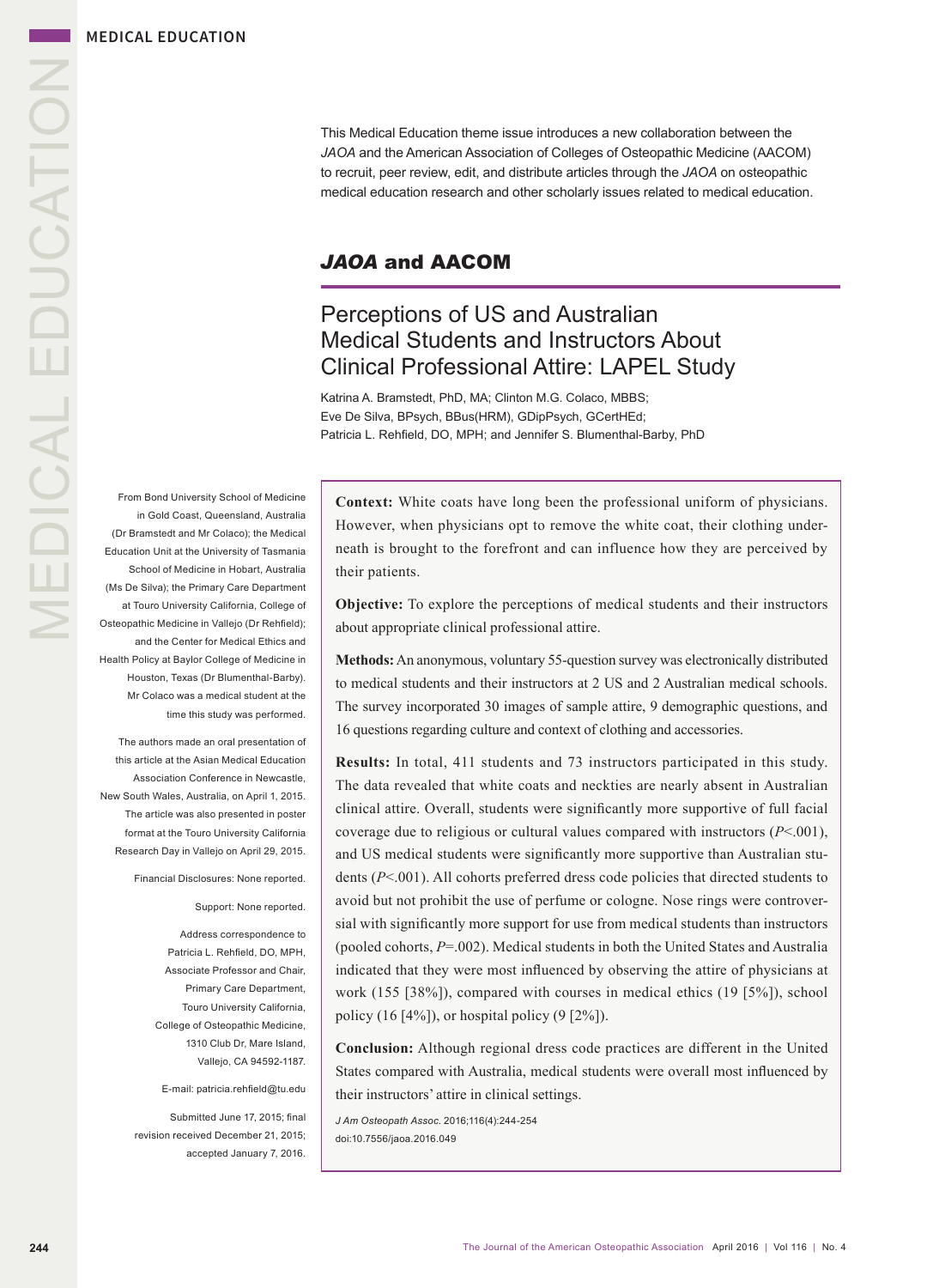ating back to 350 to 300 BC, the white coat has<br>represented the uniform of physicians around<br>the world.<sup>1</sup> Beginning in 2007, white coats<br>largely fell out of favor because of concerns about transrepresented the uniform of physicians around the world.<sup>1</sup> Beginning in 2007, white coats largely fell out of favor because of concerns about transmission of infectious organisms.2 In the clinical workplace (eg, hospital, outpatient clinics), we need to ask: What is acceptable or unacceptable professional attire and who decides? If the white coat that covers potentially unsuitable clothing is removed, the clothing underneath becomes the clinical uniform for social inspection.

Physicians' professional attire plays an important role in how they are perceived. White coats tend to garner trust and confidence from patients.<sup>3</sup> In a survey of Canadian intensive care units,<sup>4</sup> patients were presented photos of physicians and were asked which images best reflected attributes of a physician (eg, caring and compassionate, a team player, most capable of performing a life-saving procedure).4 Patients indicated that those in white coats were most knowledgeable and honest and most likely to provide the best overall care followed by those in scrubs, then suits, then casual attire, which received the lowest rating.4

Without the white coat, patients may have difficulty distinguishing physicians from medical students or other health care team members who wear similar attire (eg, surgical scrubs in the operating theater). In addition, name tags or identification badges are often not visible. Although some patients may prefer white coats,<sup>5-7</sup> unsupported claims have been made that such coats can carry infectious organisms that may be detrimental in hospital wards and clinics. $8-10$  In the absence of the white coat, a physician's clothing must be assessed for appropriateness and professionalism. Our multi-institutional study explored the perceptions of medical students and their instructors about appropriate professional clinical attire. Aiming to understand what informs perceptions of appropriateness, the present study (or, the LAPEL study) recognizes the multicultural nature of student and instructor cohorts, as well as climate variations across continents.

### **Methods**

This research was reviewed and approved by the Bond University Human Research Ethics Committee on behalf of Bond University and the University of Tasmania (#RO1785), the Touro University Institutional Review Board (#M-1913), and the Baylor College of Medicine Institutional Review Board (#H-34415).

We used a nonexperimental research design with osteopathic and allopathic medical student and instructor convenience samples at 2 medical schools in the United States and 2 in Australia. Sample size calculations determined that 327 student and 234 instructor participants were needed. An anonymous, voluntary questionnaire was distributed to 2198 osteopathic and allopathic medical students across all years and to 196 instructors using a SurveyMonkey survey. We did not reach the sample size calculation for instructors because the total number of instructors at all 4 schools was 196. From February 2014 to March 2014, the link was sent by means of email (with 1 reminder 2 weeks later) to cohorts at 2 US universities (Touro University California, College of Osteopathic Medicine in Vallejo and Baylor College of Medicine in Houston, Texas) and 2 Australian universities (Bond University School of Medicine in Gold Coast, Queensland, and the University of Tasmania School of Medicine in Hobart).

The online questionnaire consisted of 55 questions that comprised 9 demographic questions, 16 questions regarding culture and context of clothing and accessories, and 30 questions seeking an opinion about the suitability of presented attire while working with real patients and standardized patients. These questions were based on those used in previous studies.3,11 Image distractions (eg, face, briefcase, mobile phone) in questions were obscured so as not to introduce bias.

Data were analyzed using 2-tailed  $\chi^2$  and Fisher exact tests (*df*=1) with QuickCalcs (GraphPad Software, Inc). Specifically, a  $\chi^2$  test was used whenever the cell size involved 5 or more observations, and the Fisher exact test was used with 4 or fewer observations. A *P* value less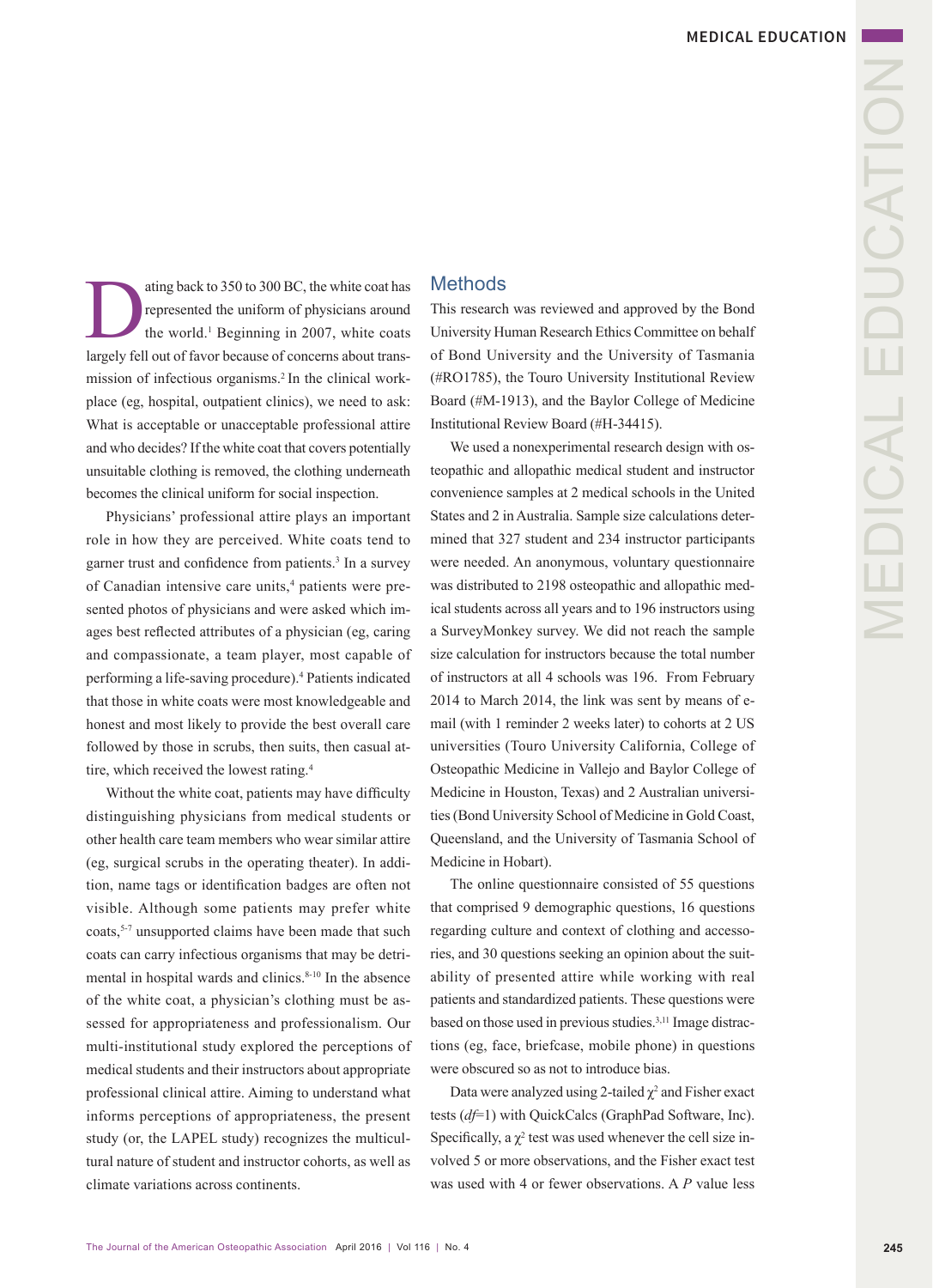#### Table 1.

#### Demographics of US and Australian Medical Students and Instructors Surveyed About Professional Attire (N=484)

|                                                                 |                         | Response Rate, No. (%)    |  |
|-----------------------------------------------------------------|-------------------------|---------------------------|--|
| <b>Characteristics<sup>a</sup></b>                              | <b>Students (n=411)</b> | <b>Instructors (n=73)</b> |  |
| <b>Study Site</b>                                               |                         |                           |  |
| Bond University School of Medicine                              | 47 (13.6)               | 13(18.3)                  |  |
| University of Tasmania School of Medicine                       | 143 (24.9)              | 43 (71.7)                 |  |
| Touro University California,<br>College of Osteopathic Medicine | 123 (22.8)              | 16(24.6)                  |  |
| <b>Baylor College of Medicine</b>                               | 98 (13.3)               | 1(0.3)                    |  |
| Overall                                                         | 411 (18.7)              | 73 (36.7) <sup>b</sup>    |  |
| Age, y                                                          |                         |                           |  |
| 20-30                                                           | 344 (84)                | $\cdots$                  |  |
| 51-60                                                           | .                       | 30(41)                    |  |
| Men                                                             | 156 (38)                | 30(42)                    |  |
| <b>Highest-Earned Academic Degree</b>                           |                         |                           |  |
| None                                                            | 160 (39) <sup>c</sup>   | $\cdots$                  |  |
| Bachelor's                                                      | 195 (47)                | $\cdots$                  |  |
| MD/DO/MBBS                                                      | $\cdots$                | 40 (55)                   |  |
| PhD                                                             | $\cdots$                | 15(21)                    |  |
| Experience, <sup>d</sup> y                                      |                         |                           |  |
| $\mathbf{1}$                                                    | 84 (20)                 | $\cdots$                  |  |
| 2 <sup>e</sup>                                                  | 100(24)                 | $\cdots$                  |  |
| 3                                                               | 79 (19)                 | $\cdots$                  |  |
| $\overline{4}$                                                  | 105 (26)                | $\cdots$                  |  |
| 5                                                               | 42 (10)                 | $\cdots$                  |  |
| 6                                                               | 1(0.2)                  | .                         |  |
| $0 - 5$                                                         | .                       | 15(21)                    |  |
| $6 - 10$                                                        | $\cdots$                | 22(30)                    |  |
| $11 - 15$                                                       | .                       | 11(15)                    |  |
| 16-20                                                           | $\cdots$                | 9(12)                     |  |
| >20                                                             |                         | 15(21)                    |  |

a Not all participants answered all questions.

b Overall response rate for instructors excludes Baylor College of Medicine because of their substantial lack of participation.

c Bond University School of Medicine and the University of Tasmania School of Medicine have 5-year undergraduate programs. Students may enter the program after high school with no degree required.<br>Years in school for students; years in teaching for instructors.

e First-year students at Bond University School of Medicine had progressed to year 2 status at the time the survey was administered.

than .05 was considered statistically significant. Sample size calculations were performed with a 95% confidence level. We did not receive delivery receipts and thus do not know how many e-mails were invalid.

## **Results**

Of the 2198 students who were sent the survey, 411 completed it, accounting for an 18.7% response rate (*Table 1*). Of 196 instructors who were also sent the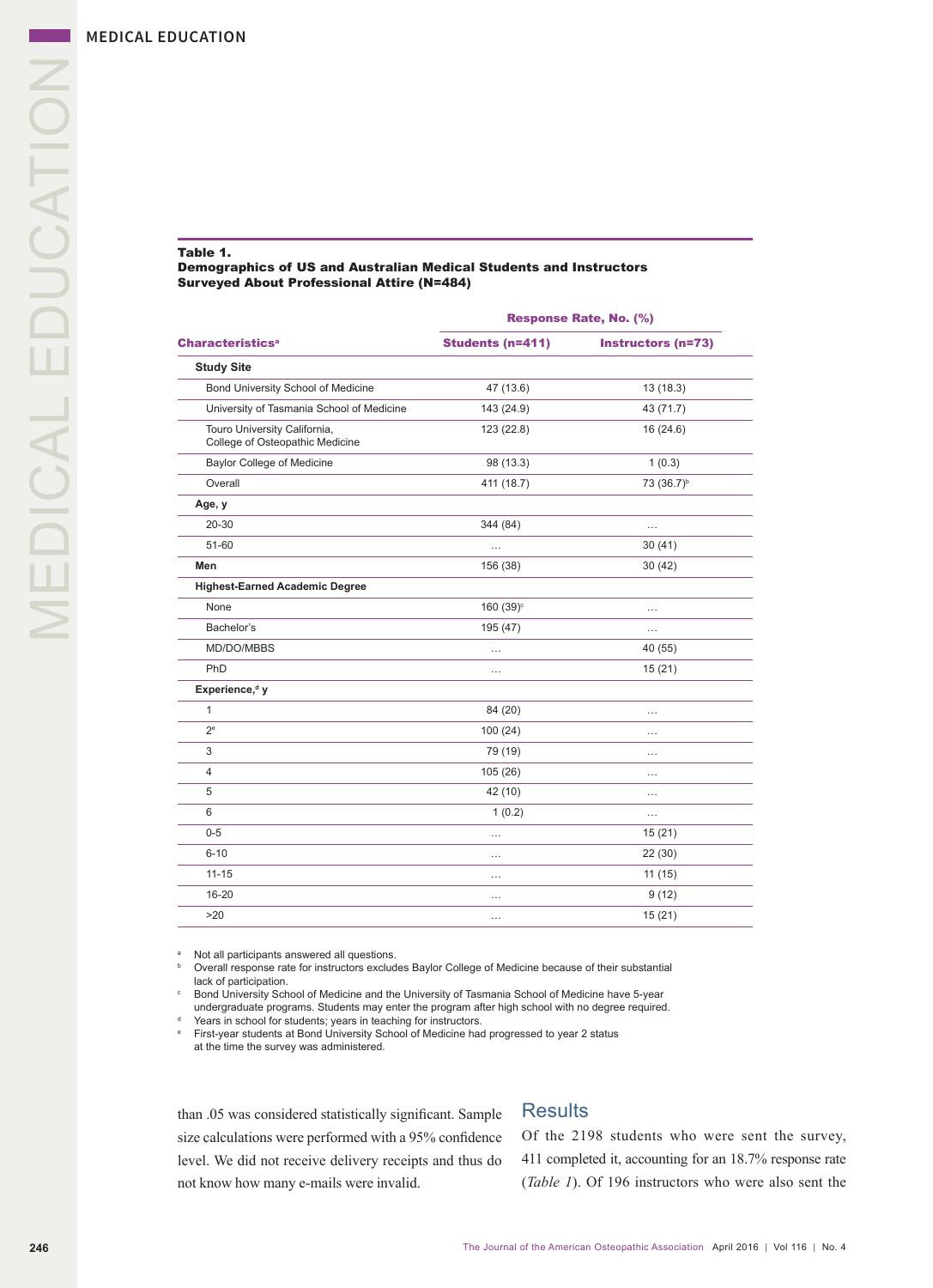#### Table 2. A Comparison of US and Australian Medical Students' Practice of Wearing White Coatsa

|                                                                    | <b>US Students</b> | <b>AUST Students</b> |                              |
|--------------------------------------------------------------------|--------------------|----------------------|------------------------------|
| <b>Agreement Statement</b>                                         | $(n=224)^{b}$      | $(n=189)$            | <b>P</b> Values <sup>c</sup> |
| I am required to wear a white coat per school policy.              | 187 (83)           | 2(1)                 | < 0.01                       |
| I wear a white coat by personal choice.                            | 28 (13)            | 1(51)                | < 0.01                       |
| I do not wear a white coat—it is optional at my school.            | 8(4)               | 11(6)                | .35                          |
| I do not wear a white coat—it is not part of my school dress code. | 1 $($ < 1)         | 175 (93)             | < 0.01                       |

a Statements pertained to inpatient or outpatient settings, as well as educational sessions with standardized patients.

b Three responses were duplicates, but they could not be removed because the data were anonymous.

c A *P* value less than .05 was determined to be statistically significant using Fisher exact test.

**Abbreviation:** AUST, Australian.

survey, 73 completed it, accounting for a 36.7% response rate. Of 411 students, 258 (63%) were women, and 344 (84%) were aged 20 to 30 years. Student response was fairly equally balanced across years 1 through 4 of degree progression (20%, 24%, 19%, and 26%, respectively). Of the 73 instructors, 42 (58%) were women, 30 (41%) were aged 51 to 60 years, and 22 (30%) had 6 to 10 years of teaching experience. Most US and Australian instructors also worked in clinical practice (43 [77%] and 11 [65%], respectively). Notably, 1 US instructor and 2 Australian instructors wore white coats in their clinical practice.

We compared the practice of wearing white coats by medical students in the United States and Australia (*Table 2*). Both by school policy and by personal choice, white coats were predominantly worn by US medical student participants compared with Australian medical student participants.

*Table 3* compares students and instructors in their opinions about dress code policies and various items of clinical attire, such as neckties, perfume or cologne, piercings, surgical scrubs, tattoos, and white coats. Our data confirm that a white coat and necktie for men is accepted in the United States even though 13 US instructors (81%) responded that it is permissible to have a different standard of dress for a medical student vs a practicing physician. In the United States, 14 instructors (88%) and 130 medical students (58%) responded that white coats should be routine attire in clinical practice,

whereas 24 Australian instructors (43%) and 111 medical students (59%) indicated that white coats should not be worn. Similarly, Australian medical students were significantly more prohibitive of neckties than US medical students (64 [34%] vs 26 [16%]; *P*<.001). Regarding full facial coverage due to religious or cultural values, medical students overall were significantly more supportive compared with instructors (236 [58%] vs 25 [34%]; *P*<.001), and US students were significantly more supportive than Australian medical students (145 [66%] vs 91 [48%]; *P*<.001).

Compared with their Australian peers, US students and instructors were significantly more supportive of dress code policies that prohibit the use of perfume or cologne by students in clinical settings (US instructors, 6 [35%] vs Australian instructors, 3 [5%]; *P*=.004; US students, 36 [16%] vs Australian students, 6 [3%]; *P*<.001) (*Table 3*). Nonetheless, all cohorts reported that they preferred dress code policies to direct students to avoid these products rather than to prohibit their use. Nose rings were controversial, with significantly more support for use indicated by students than by their instructors (pooled cohorts,  $138$  [34%] vs  $10$  [14%]; *P*=.002).

*Table 4* compares students and instructors in their opinions about the suitability of various forms of footwear in clinical settings. Medical students in the United States are more accepting of casual footwear, such as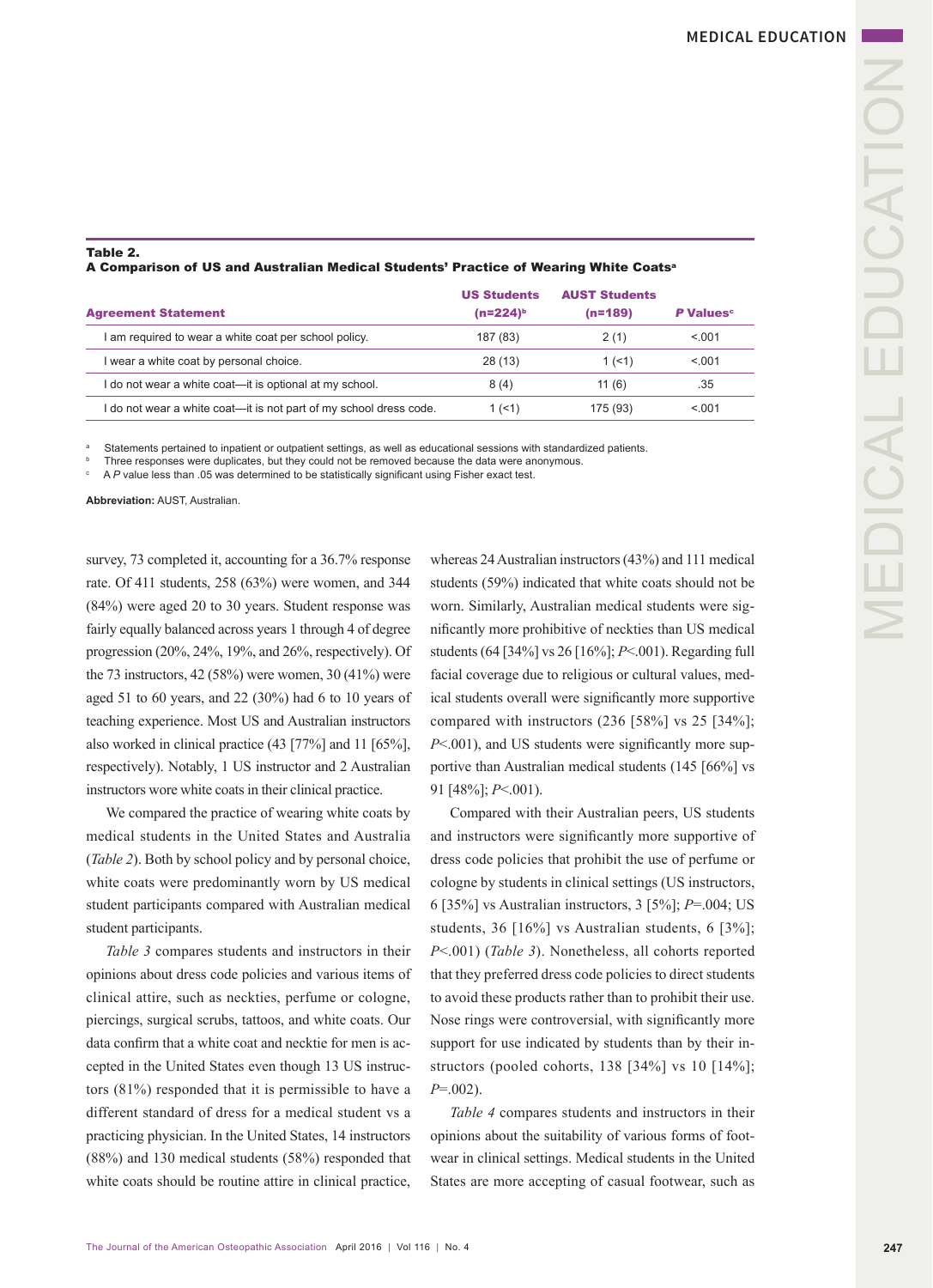MEDICAL EDUCATION

| US and Australian Medical Students' and Instructors' Perceptions About Professional Attire in Clinical Practiceª<br>Table 3    |             |                      |                         |             |                      |                      |                                            |                      |                         |
|--------------------------------------------------------------------------------------------------------------------------------|-------------|----------------------|-------------------------|-------------|----------------------|----------------------|--------------------------------------------|----------------------|-------------------------|
|                                                                                                                                |             | Students (n=411)     |                         |             | Instructors (n=73)   |                      | Overall (Students and Instructors) (N=484) |                      |                         |
| <b>Agreement Statement</b>                                                                                                     | US, No. (%) | <b>AUST, No. (%)</b> | <b>P</b> Value          | US, No. (%) | <b>AUST, No. (%)</b> | <b>P</b> Value       | US, No. (%)                                | <b>AUST, No. (%)</b> | P Value                 |
| <b>Overall Perceptions</b>                                                                                                     |             |                      |                         |             |                      |                      |                                            |                      |                         |
| Your concept of what is appropriate<br>professional attire has changed over time.                                              | 105(47)     | 97(51)               | $\overline{4}$          | 9(56)       | 26 (46)              | 89.                  | 35 (49)                                    | 202 (49)             | 96                      |
| It is permissible to have a different standard of dress<br>for a medical student and a practicing physician.                   | 105(47)     | 84 (44)              | 69                      | 13(81)      | (34)                 | 0.001 <sup>b</sup>   | 32(44)                                     | 189 (46)             | 94                      |
| Professional Attire                                                                                                            |             |                      |                         |             |                      |                      |                                            |                      |                         |
| White coat should be routine attire.                                                                                           | 130 (58)    | 24(13)               | 0.001 <sup>b</sup>      | 14 (88)     | 20 (36)              | 5.001 <sup>b</sup>   | 34 (47)                                    | 154 (38)             | .16                     |
| White coat should be optional.                                                                                                 | 78 (35)     | 52 (28)              | $\frac{15}{2}$          | 1(6)        | 12(21)               | 27                   | 13(18)                                     | 130 (32)             | 03 <sup>b</sup>         |
| White coat should not be worn.                                                                                                 | 15(7)       | 111 (59)             | 0.001                   | 1(6)        | 24 (43)              | $-007$               | 25 (35)                                    | 126(31)              | 59                      |
| Surgical scrubs are suitable in lieu of other attire.                                                                          | 171(77)     | 132 (70)             | $-15$                   | 9(56)       | 39 (70)              | $\ddot{\mathcal{E}}$ | 48 (67)                                    | 303 (74)             | $\overline{27}$         |
| Excluding the operating theater, it is appropriate<br>for the clinical setting to affect the choice of<br>professional attire. | 209 (94)    | 165 (88)             | $\overline{0}$          | 16 (94)     | 45 (80)              | $33\,$               | 61 (84)                                    | 374 (91)             | $\frac{4}{5}$           |
| Neckties should be worn by all male medical students.                                                                          | 29 (13)     | 6(3)                 | 001 <sup>b</sup>        | 3(18)       | 4(7)                 | $\ddot{a}$           | (10)                                       | 35(9)                | $\overline{9}$          |
| Neckties should be prohibited for medical students.                                                                            | 26 (16)     | 64 (34)              | 0.001 <sup>b</sup>      | 3(18)       | 16 (29)              | 53                   | 19 (26)                                    | 100 (24)             | 83                      |
| Dress code policies should permit full facial coverage<br>due to religious or cultural beliefs or customs.                     | 145 (66)    | 91 (48)              | 001 <sup>b</sup>        | 9(53)       | 16 (29)              | 08                   | 25 (34)                                    | 236 (58)             | 001 <sup>b</sup>        |
| Perfume or Cologne, Piercings, and Tattoos                                                                                     |             |                      |                         |             |                      |                      |                                            |                      |                         |
| Dress code policies should prohibit perfume and<br>cologne.                                                                    | 36 (16)     | 6(3)                 | 001 <sup>b</sup>        | 6(35)       | 3(5)                 | .004                 | 9(12)                                      | 40 (10)              | 64                      |
| Dress code policies should indicate the avoidance<br>of perfume and cologne.                                                   | 133(59)     | 65 (35)              | 001 <sup>b</sup>        | 9(53)       | 27 (48)              | 95                   | 36 (49)                                    | 198 (48)             | 94                      |
| Dress code policies should not address perfume<br>and cologne.                                                                 | 55 (25)     | 117 (62)             | 0.001 <sup>b</sup>      | 2(12)       | 26 (46)              | $\sum_{i=1}^{n}$     | 28 (38)                                    | 172(42)              | 003 <sup>b</sup>        |
| Earrings should be allowed.                                                                                                    | 175 (80)    | 167 (88)             | $\overline{\mathrm{c}}$ | 12(75)      | 43 (80)              | $\ddot{v}$           | 55 (79)                                    | 342 (83)             | $\pm$                   |
| Nose rings should be allowed                                                                                                   | 75 (34)     | 63 (33)              | 93                      | 4(25)       | 6(11)                | $22$                 | (10)(14)                                   | 138 (34)             | .002 <sup>b</sup>       |
| Facial piercings (eg, eyebrow) should be allowed.                                                                              | 28 (13)     | 28(15)               | 66                      | 4(25)       | 5(9)                 | $\frac{9}{2}$        | 9(13)                                      | 56 (14)              | 86                      |
| Lip piercings should be allowed                                                                                                | 23 (10)     | 21(11)               | <u>26</u>               | 2(13)       | 2(4)                 | $\overline{2}$       | 4(6)                                       | 44 (11)              | 28                      |
| Tongue piercings should be allowed.                                                                                            | 24 (11)     | 28(15)               | $\tilde{\mathcal{E}}$   | 2(13)       | 2(4)                 | $\overline{c}$       | 4(6)                                       | 52 (13)              | $\overleftarrow{\cdot}$ |
| Dress code policy should not address piercings.                                                                                | 55 (25)     | 32(17)               | 06                      | 3(19)       | 14(26)               | .74                  | 17(24)                                     | 87(21)               | $68$                    |
| Visible tattoos must always be covered.                                                                                        | 79 (35)     | 81 (43)              | $\frac{1}{2}$           | 5(29)       | 25 (45)              | $\overline{a}$       | 30(41)                                     | 160 (39)             | .79                     |
| Visible tattoos must be covered only if they depict<br>violence, obscenity, or pornography.                                    | 122(55)     | 96(51)               | 36                      | 9(53)       | 27(48)               | 95                   | 36 (49)                                    | 218 (53)             | 69                      |
| Visible tattoos do not require covering.                                                                                       | 23 (10)     | 13(7)                | .003 <sup>b</sup>       | 3(18)       | 4(7)                 | ż.                   | (10)                                       | 36(9)                | 68                      |

**Abbreviation:** AUST, Australian.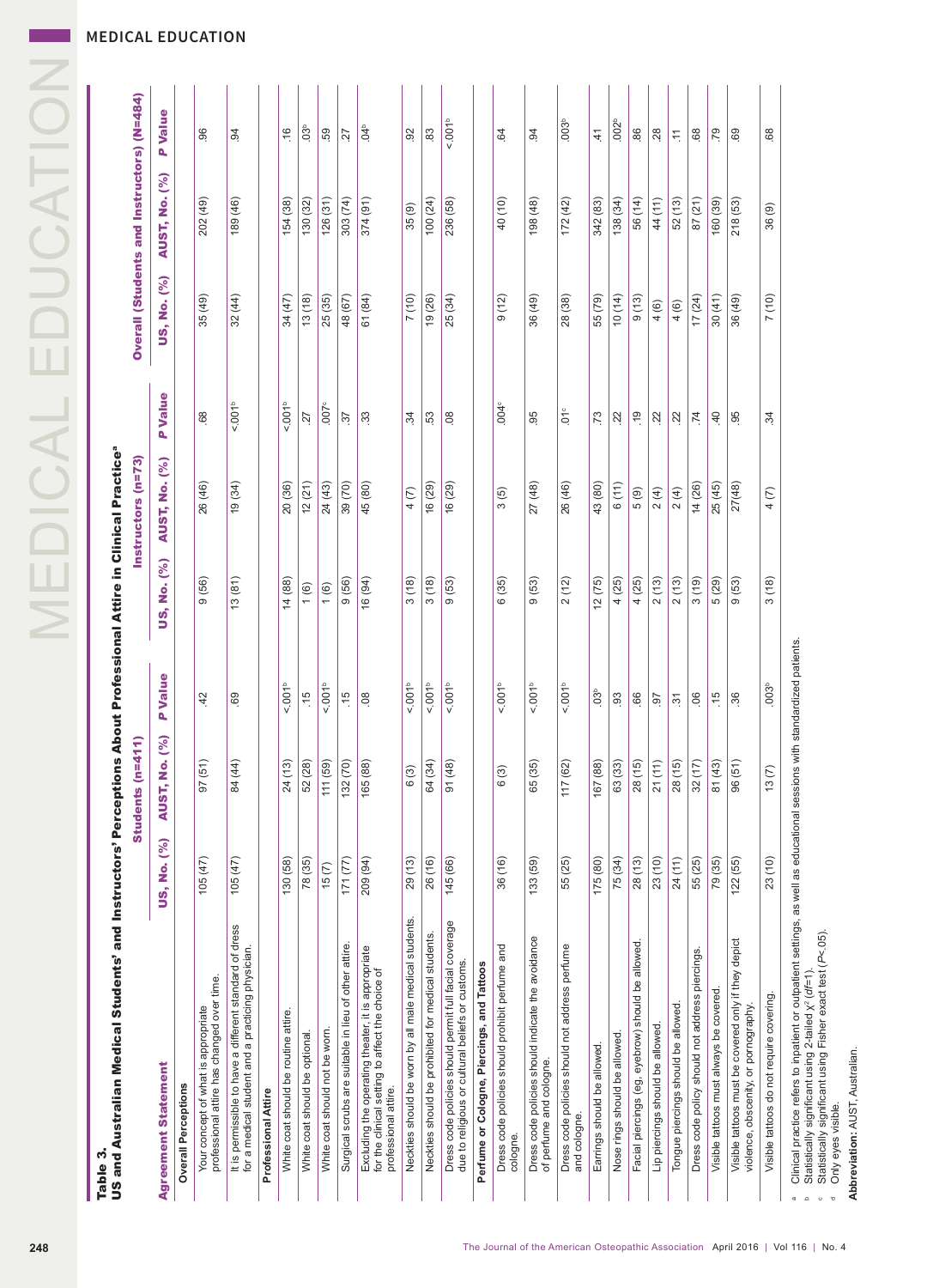| <b>AUST, No. (%)</b><br>31(55)<br>49 (88)<br>51(91)<br>26 (46)<br>34(61)<br>34(61)<br>48 (86)<br>29 (52)<br>12(21)<br>14(25)<br>51(91)<br>26 (46)<br>11(20)<br>28 (50)<br>5(9)<br>2(4)<br>4(7)<br>US, No. (%)<br>5 (29)<br>12(75)<br>12(71)<br>3(19)<br>12(75)<br>11 (65)<br>15 (94)<br>14(82)<br>9(60)<br>2(13)<br>7(44)<br>8(50)<br>4(25)<br>(19)<br>(47)<br>(6)<br>1(6)<br>1(6)<br><b>P</b> Value<br>$<001p$<br>5.001 <sup>b</sup><br>001 <sup>b</sup><br>001 <sup>b</sup><br>001 <sup>b</sup><br>001 <sup>b</sup><br>$<0.01p$<br>001 <sup>b</sup><br>93<br>$\frac{5}{2}$<br>$_{89}$<br>$\tilde{S}^{\circ}$<br>35<br>$\overline{80}$<br>$\overline{24}$<br>20<br>36<br>$\overline{\cdot}$<br><b>AUST, No. (%)</b><br>59 (31)<br>23 (12)<br>130 (68)<br>179 (95)<br>53 (28)<br>85 (45)<br>136(73)<br>156 (83)<br>122(64)<br>54 (29)<br>102(54)<br>181 (96)<br>137(73)<br>175 (92)<br>137(73)<br>115(61)<br>7(4)<br>13(7)<br>US, No. (%)<br>141 (64)<br>203 (91)<br>51 (23)<br>153 (70)<br>40 (18)<br>111 (50)<br>78 (35)<br>127(57)<br>190 (85)<br>91(41)<br>193 (88)<br>59 (27)<br>104(47)<br>67 (30)<br>18(8)<br>15(7)<br>13(6)<br>4(2)<br>Women's mid heel, closed toe<br>Women's low heel, closed toe<br>Women's no heel, closed toe<br>Men's Oxford dress shoes <sup>ª</sup><br><b>Type of Footwear</b><br>Men's boat shoes <sup>a</sup><br>Open-toed shoes<br>Running shoes <sup>a</sup><br>Cowboy boots <sup>a</sup><br>Thong sandals<br>Hiking boots <sup>a</sup><br>Ugg boots <sup>a</sup><br>Sneakers<br>Stilettos <sup>ª</sup><br>Sandals <sup>a</sup><br>Sandals<br>Stilettos<br>Clogs <sup>a</sup><br><b>Boots</b> | <b>P</b> Value<br>45<br>$\ddot{34}$<br>96<br>28<br>47<br>$\overline{6}$<br>27<br>$\frac{0}{1}$<br>$\frac{1}{2}$ | US, No. (%)<br>60 (83)<br>41 (56)<br>14(20)<br>31 (43)<br>43 (61)<br>13(18)<br>42 (58)<br>6(8) | <b>AUST, No. (%)</b><br>283 (69)<br>263 (64)<br>247 (61)<br>118 (29)<br>69 (17)<br>136 (33)<br>193 (47)<br>26 (6) | <b>P</b> Value<br>02 <sup>b</sup><br>92<br>$\frac{6}{1}$<br>$\widetilde{\mathcal{L}}$<br>$\frac{5}{2}$<br>96<br>24<br>$68$ |
|-----------------------------------------------------------------------------------------------------------------------------------------------------------------------------------------------------------------------------------------------------------------------------------------------------------------------------------------------------------------------------------------------------------------------------------------------------------------------------------------------------------------------------------------------------------------------------------------------------------------------------------------------------------------------------------------------------------------------------------------------------------------------------------------------------------------------------------------------------------------------------------------------------------------------------------------------------------------------------------------------------------------------------------------------------------------------------------------------------------------------------------------------------------------------------------------------------------------------------------------------------------------------------------------------------------------------------------------------------------------------------------------------------------------------------------------------------------------------------------------------------------------------------------------------------------------------------------------------------------------------------------|-----------------------------------------------------------------------------------------------------------------|------------------------------------------------------------------------------------------------|-------------------------------------------------------------------------------------------------------------------|----------------------------------------------------------------------------------------------------------------------------|
|                                                                                                                                                                                                                                                                                                                                                                                                                                                                                                                                                                                                                                                                                                                                                                                                                                                                                                                                                                                                                                                                                                                                                                                                                                                                                                                                                                                                                                                                                                                                                                                                                                   |                                                                                                                 |                                                                                                |                                                                                                                   |                                                                                                                            |
|                                                                                                                                                                                                                                                                                                                                                                                                                                                                                                                                                                                                                                                                                                                                                                                                                                                                                                                                                                                                                                                                                                                                                                                                                                                                                                                                                                                                                                                                                                                                                                                                                                   |                                                                                                                 |                                                                                                |                                                                                                                   |                                                                                                                            |
|                                                                                                                                                                                                                                                                                                                                                                                                                                                                                                                                                                                                                                                                                                                                                                                                                                                                                                                                                                                                                                                                                                                                                                                                                                                                                                                                                                                                                                                                                                                                                                                                                                   |                                                                                                                 |                                                                                                |                                                                                                                   |                                                                                                                            |
|                                                                                                                                                                                                                                                                                                                                                                                                                                                                                                                                                                                                                                                                                                                                                                                                                                                                                                                                                                                                                                                                                                                                                                                                                                                                                                                                                                                                                                                                                                                                                                                                                                   |                                                                                                                 |                                                                                                |                                                                                                                   |                                                                                                                            |
|                                                                                                                                                                                                                                                                                                                                                                                                                                                                                                                                                                                                                                                                                                                                                                                                                                                                                                                                                                                                                                                                                                                                                                                                                                                                                                                                                                                                                                                                                                                                                                                                                                   |                                                                                                                 |                                                                                                |                                                                                                                   |                                                                                                                            |
|                                                                                                                                                                                                                                                                                                                                                                                                                                                                                                                                                                                                                                                                                                                                                                                                                                                                                                                                                                                                                                                                                                                                                                                                                                                                                                                                                                                                                                                                                                                                                                                                                                   |                                                                                                                 |                                                                                                |                                                                                                                   |                                                                                                                            |
|                                                                                                                                                                                                                                                                                                                                                                                                                                                                                                                                                                                                                                                                                                                                                                                                                                                                                                                                                                                                                                                                                                                                                                                                                                                                                                                                                                                                                                                                                                                                                                                                                                   |                                                                                                                 |                                                                                                |                                                                                                                   |                                                                                                                            |
|                                                                                                                                                                                                                                                                                                                                                                                                                                                                                                                                                                                                                                                                                                                                                                                                                                                                                                                                                                                                                                                                                                                                                                                                                                                                                                                                                                                                                                                                                                                                                                                                                                   |                                                                                                                 |                                                                                                |                                                                                                                   |                                                                                                                            |
|                                                                                                                                                                                                                                                                                                                                                                                                                                                                                                                                                                                                                                                                                                                                                                                                                                                                                                                                                                                                                                                                                                                                                                                                                                                                                                                                                                                                                                                                                                                                                                                                                                   |                                                                                                                 |                                                                                                |                                                                                                                   |                                                                                                                            |
|                                                                                                                                                                                                                                                                                                                                                                                                                                                                                                                                                                                                                                                                                                                                                                                                                                                                                                                                                                                                                                                                                                                                                                                                                                                                                                                                                                                                                                                                                                                                                                                                                                   |                                                                                                                 | $6(8)$                                                                                         | 41 (19)                                                                                                           | 80                                                                                                                         |
|                                                                                                                                                                                                                                                                                                                                                                                                                                                                                                                                                                                                                                                                                                                                                                                                                                                                                                                                                                                                                                                                                                                                                                                                                                                                                                                                                                                                                                                                                                                                                                                                                                   | .25                                                                                                             | 21 (29)                                                                                        | 206 (50)                                                                                                          | .002 <sup>b</sup>                                                                                                          |
|                                                                                                                                                                                                                                                                                                                                                                                                                                                                                                                                                                                                                                                                                                                                                                                                                                                                                                                                                                                                                                                                                                                                                                                                                                                                                                                                                                                                                                                                                                                                                                                                                                   | $\tilde{=}$                                                                                                     | 63(88)                                                                                         | 371 (90)                                                                                                          | $\overline{70}$                                                                                                            |
|                                                                                                                                                                                                                                                                                                                                                                                                                                                                                                                                                                                                                                                                                                                                                                                                                                                                                                                                                                                                                                                                                                                                                                                                                                                                                                                                                                                                                                                                                                                                                                                                                                   | $\rm ^{80}$                                                                                                     | 34 (47)                                                                                        | 228 (55)                                                                                                          | 25                                                                                                                         |
|                                                                                                                                                                                                                                                                                                                                                                                                                                                                                                                                                                                                                                                                                                                                                                                                                                                                                                                                                                                                                                                                                                                                                                                                                                                                                                                                                                                                                                                                                                                                                                                                                                   | 69                                                                                                              | 42 (58)                                                                                        | 283 (69)                                                                                                          | $\overline{0}$                                                                                                             |
|                                                                                                                                                                                                                                                                                                                                                                                                                                                                                                                                                                                                                                                                                                                                                                                                                                                                                                                                                                                                                                                                                                                                                                                                                                                                                                                                                                                                                                                                                                                                                                                                                                   | 67                                                                                                              | 64 (89)                                                                                        | 382 (92)                                                                                                          | 42                                                                                                                         |
|                                                                                                                                                                                                                                                                                                                                                                                                                                                                                                                                                                                                                                                                                                                                                                                                                                                                                                                                                                                                                                                                                                                                                                                                                                                                                                                                                                                                                                                                                                                                                                                                                                   | 57                                                                                                              | 65 (89)                                                                                        | 368 (90)                                                                                                          | 85                                                                                                                         |
|                                                                                                                                                                                                                                                                                                                                                                                                                                                                                                                                                                                                                                                                                                                                                                                                                                                                                                                                                                                                                                                                                                                                                                                                                                                                                                                                                                                                                                                                                                                                                                                                                                   | 09                                                                                                              | 32(44)                                                                                         | 204 (50)                                                                                                          | ŗò                                                                                                                         |
|                                                                                                                                                                                                                                                                                                                                                                                                                                                                                                                                                                                                                                                                                                                                                                                                                                                                                                                                                                                                                                                                                                                                                                                                                                                                                                                                                                                                                                                                                                                                                                                                                                   | $-54$                                                                                                           | 3(4)                                                                                           | 11(3)                                                                                                             | 44                                                                                                                         |
|                                                                                                                                                                                                                                                                                                                                                                                                                                                                                                                                                                                                                                                                                                                                                                                                                                                                                                                                                                                                                                                                                                                                                                                                                                                                                                                                                                                                                                                                                                                                                                                                                                   | .72<br>9(16)                                                                                                    | 12(17)                                                                                         | 93 (23)                                                                                                           | 34                                                                                                                         |
| Medical students and instructors were shown an image of this footwear.<br>Statistically significant using 2-tailed $\chi^2$ (df=1).                                                                                                                                                                                                                                                                                                                                                                                                                                                                                                                                                                                                                                                                                                                                                                                                                                                                                                                                                                                                                                                                                                                                                                                                                                                                                                                                                                                                                                                                                               |                                                                                                                 |                                                                                                |                                                                                                                   |                                                                                                                            |
| Abbreviation: AUST, Australian.                                                                                                                                                                                                                                                                                                                                                                                                                                                                                                                                                                                                                                                                                                                                                                                                                                                                                                                                                                                                                                                                                                                                                                                                                                                                                                                                                                                                                                                                                                                                                                                                   |                                                                                                                 |                                                                                                |                                                                                                                   |                                                                                                                            |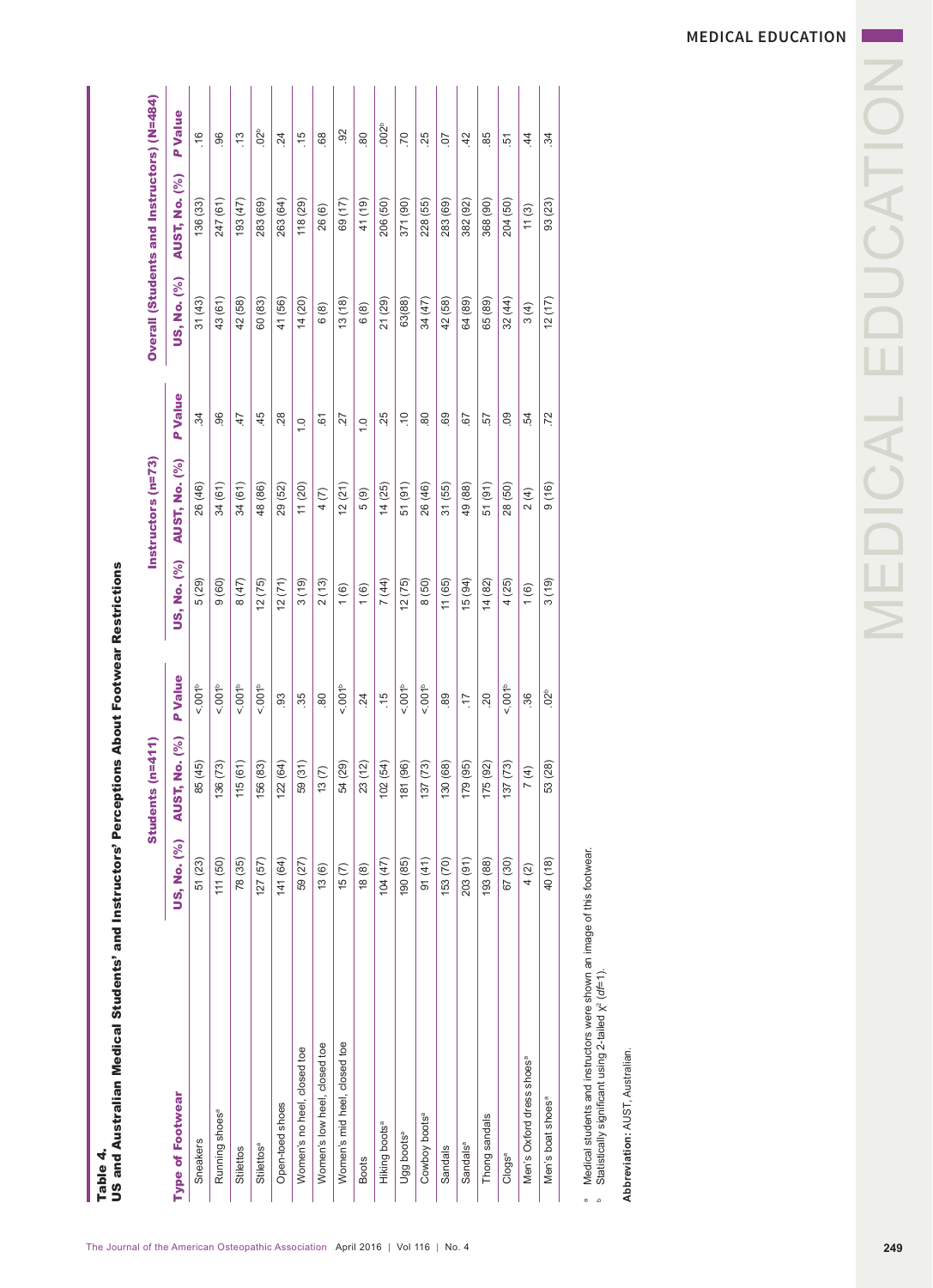tennis shoes, running shoes, and various boots (including hiking boots) in clinical settings, compared with Australian medical students. Stilettos were viewed as unacceptable clinical footwear by significantly more Australian medical students than US medical students (156 [83%] vs 127 [57%]; *P*<.001). Rubber clogs, commonly marketed to health care professionals, were viewed as inappropriate footwear by significantly more Australian medical students than their US peers (137 [73%] vs 67 [30%]; *P*<.001).

Students and instructors were asked to view a collection of 18 clothing ensemble images (9 men's and 9 women's) and indicate their appropriateness for the clinical setting (*Table 5*). Images of men not wearing a necktie were judged as suitable more often by Australian medical students and instructors than by their US counterparts. Conversely, when a necktie was present, US medical students and instructors found the images more suitable than their Australian counterparts. Jeans, untucked shirts, and T-shirts on men were generally viewed as unsuitable attire by all cohorts. Women's dresses with either low-cut necklines or short lengths were also generally viewed as unsuitable; however, men were more supportive than women. Cultural attire (eg, women's churidar kameez [Indian tight trousers with tunic] worn with thong sandals) was viewed as inappropriate clinical attire significantly more often by students than instructors (pooled cohorts, 297 [72%] vs 41 [57%]; *P*=.02).

When instructors were asked whether a physician's attire influenced patients' opinion of the physician's knowledge, experience, competency or skill, and professionalism, they ranked professionalism highest and knowledge lowest. Similarly, when instructors were asked whether a medical student's appearance influenced patients' opinions of their knowledge experience, competency or skill, and professionalism, they ranked professionalism highest and knowledge lowest. Medical students' answers reflected identical findings.

Students and instructors were presented with 9 variables: (1) coursework in medical ethics and professionalism, (2) having a parent who is a physician, (3) hospital policy, (4) observing the attire of physicians at work, (5) personal experience as a patient, (6) personal upbringing in general, (7) professional codes of conduct, (8) school policy, and (9) television and media exposure. The participants were asked to choose which variable most influenced their values about the concept of professional attire in clinical situations. Instructors in both the United States and Australia indicated they were most influenced by their upbringing (21 [29%]), whereas having a physician as a parent and television and media exposure were not influential. Hospital policy and coursework in medical ethics and professionalism were the primary influencers for 2 US instructors and 1 Australian instructor.

Students in both the United States and Australia indicated they were most influenced by observing the attire of physicians at work (155 [38%]). Upbringing was a major influencer for 110 students (27%), and courses in medical ethics (19 [5%]), school policy (16  $[4\%]$ ), and hospital policy (9  $[2\%]$ ) ranked low as being influential.

Because Touro University California, College of Osteopathic Medicine is an osteopathic medical school and Baylor College of Medicine, Bond University school of Medicine, and University of Tasmania School of Medicine are allopathic medical schools, we compared data between osteopathic and allopathic medical students. Accounting for the cultural differences of white coat and necktie preferences across the United States and Australia, these student groups were much the same. Of 288 allopathic medical students, 182 (63%) were women, and 76 of 123 osteopathic medical students (62%) were women. Also, 244 of 288 allopathic medical students (85%) and 100 of 123 osteopathic medical students (81%) were aged 20 to 30 years. Both groups indicated that the primary influence over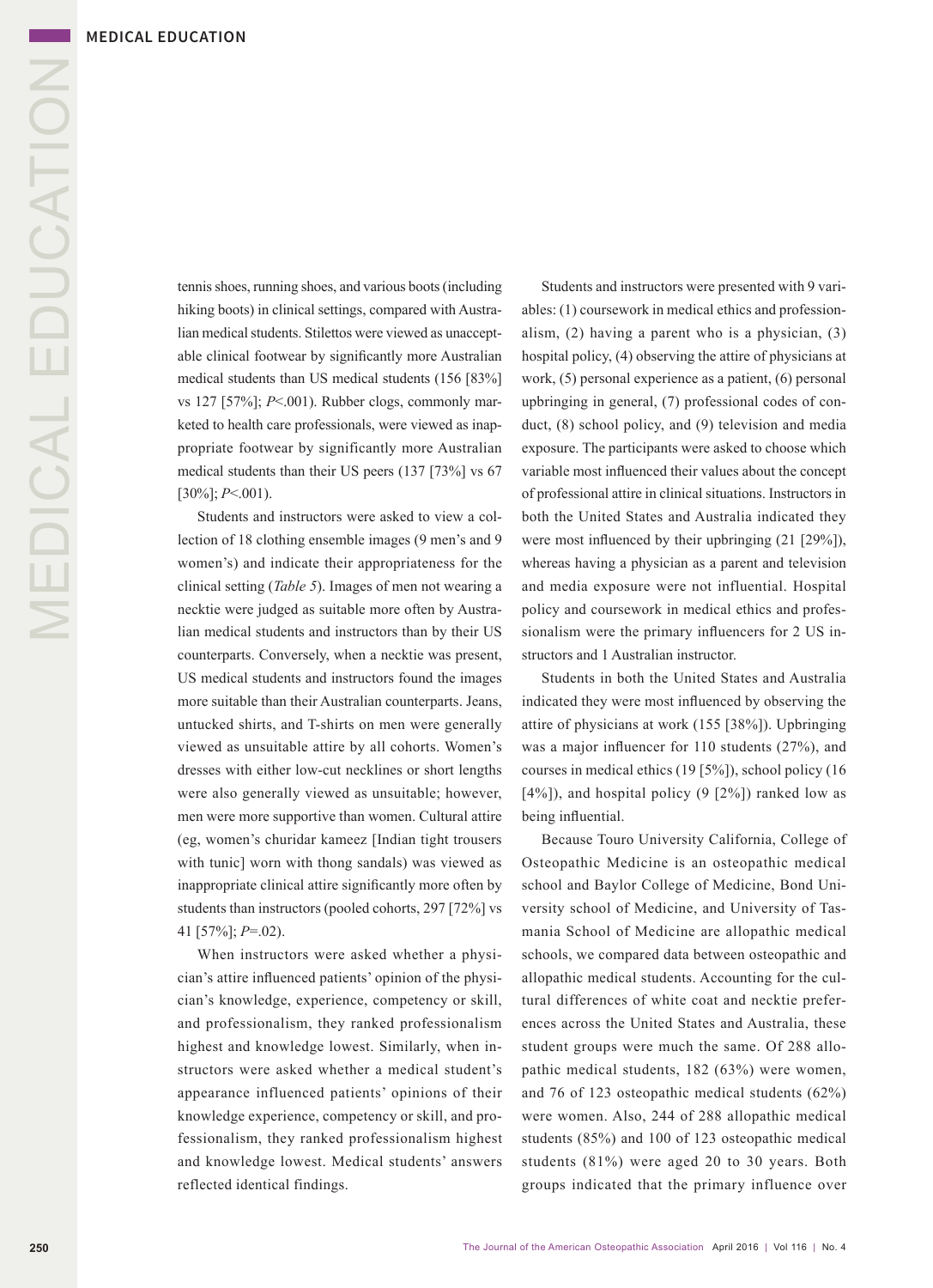|                                                                                                                                                                                                                                                                                       |             | Students (n=411)     |                                |             | Instructors (n=73)   |                           |                     | Overall (Students and Instructors) (N=484) |                |
|---------------------------------------------------------------------------------------------------------------------------------------------------------------------------------------------------------------------------------------------------------------------------------------|-------------|----------------------|--------------------------------|-------------|----------------------|---------------------------|---------------------|--------------------------------------------|----------------|
| Attire                                                                                                                                                                                                                                                                                | US, No. (%) | <b>AUST, No. (%)</b> | <b>P</b> Value                 | US, No. (%) | <b>AUST, No. (%)</b> | <b>P</b> Value            | US, No. (%)         | <b>AUST, No. (%)</b>                       | <b>P</b> Value |
| Men's Attire                                                                                                                                                                                                                                                                          |             |                      |                                |             |                      |                           |                     |                                            |                |
| Business suit with necktie                                                                                                                                                                                                                                                            | 101 (46)    | 113 (60)             | $\stackrel{\circ}{\mathsf{C}}$ | 8(50)       | 30(54)               | $80$                      | 38 (53)             | 214 (53)                                   |                |
| Slacks and long-sleeve dress shirt,<br>no necktie                                                                                                                                                                                                                                     | 31(14)      | 5(3)                 | $<0.01$ $^{\circ}$             | 4(29)       | 2(4)                 | 01 <sup>b</sup>           | (9)                 | 36 (9)                                     |                |
| Slacks and long-sleeve dress shirt,<br>with necktie                                                                                                                                                                                                                                   | 9(4)        | 39 (21)              | $<0.01$ $^{\circ}$             | 2(13)       | 12(22)               | .72                       | 14(20)              | 48 (12)                                    |                |
| Slacks and untucked dress shirt                                                                                                                                                                                                                                                       | 193 (86)    | 167 (88)             | 60                             | 13(87)      | 38 (68)              | 20                        | 51 (72)             | 360 (87)                                   |                |
| Jeans, blazer, dress shirt, no necktie                                                                                                                                                                                                                                                | 164 (73)    | 115(61)              | $\overset{\circ}{\mathsf{C}}$  | 14(88)      | 30 (54)              | 02 <sup>b</sup>           | 44 (61)             | 279 (67)                                   |                |
| Jeans, dress shirt, no necktie, no blazer                                                                                                                                                                                                                                             | 194 (87)    | 142 (76)             | .003                           | 15 (94)     | 39 (70)              | 06                        | 54 (75)             | 336 (82)                                   |                |
| Chino pants, polo shirt                                                                                                                                                                                                                                                               | 98 (44)     | 125 (66)             | $<001^{\circ}$                 | 7(44)       | 14(25)               | 25                        | 21 (29)             | 223 (54)                                   |                |
| Casual pants, T-shirt                                                                                                                                                                                                                                                                 | 204 (92)    | 175 (94)             | 64                             | 15 (94)     | 48 (86)              | 57                        | 63 (88)             | 379 (93)                                   |                |
| Chino pants, denim shirt                                                                                                                                                                                                                                                              | 116 (52)    | 88 (47)              | 34                             | 12(75)      | 13(23)               | 001 <sup>b</sup>          | 25 (35)             | 204 (50)                                   |                |
| Women's Attire                                                                                                                                                                                                                                                                        |             |                      |                                |             |                      |                           |                     |                                            |                |
| Dress (low neckline)                                                                                                                                                                                                                                                                  | 200 (90)    | 178 (95)             | $\frac{1}{2}$                  | 15 (94)     | 51(91)               | 56.5                      | 66 (92)             | 378 (92)                                   |                |
| Minidress                                                                                                                                                                                                                                                                             | 184 (83)    | 143 (76)             | $\overline{0}$                 | 13(81)      | 42 (76)              | $500 - 5$                 | 55 (75)             | 327 (80)                                   |                |
| <b>Business suit</b>                                                                                                                                                                                                                                                                  | 30(13)      | 28 (15)              | 77                             | 3(19)       | 3(5)                 | $\widetilde{\mathcal{L}}$ | 6(8)                | 58 (14)                                    |                |
| Jeans, blazer, casual top                                                                                                                                                                                                                                                             | 157 (70)    | 105 (56)             | .003                           | 14(93)      | 21 (38)              | 001 <sup>b</sup>          | 35 (49)             | 262 (64)                                   |                |
| Jeans, dress shirt                                                                                                                                                                                                                                                                    | 186 (83)    | 133(71)              | 38                             | 14(88)      | 32(57)               | $\ddot{q}$                | 46 (64)             | 319 (77)                                   |                |
| Dress slacks, untucked blouse                                                                                                                                                                                                                                                         | 59 (26)     | 60 (32)              | 27                             | 6(38)       | 17(30)               | $\frac{1}{2}$             | 23 (32)             | 119 (29)                                   |                |
| Casual pants, casual untucked shirt                                                                                                                                                                                                                                                   | 63 (29)     | 51 (27)              | 86                             | 5(31)       | 7(13)                | ۲ŗ.                       | 12(17)              | 114(28)                                    |                |
| Skirt, tucked blouse                                                                                                                                                                                                                                                                  | 11(5)       | 9(5)                 | $\overline{9}$                 | 2(13)       | $\widehat{f}$        | 22                        | $\circledcirc$<br>4 | 20(5)                                      |                |
| Churidar kameez with flip flops sandals<br>(Indian tight trousers with tunic)                                                                                                                                                                                                         | 163 (73)    | 134(71)              | .76                            | 11(69)      | 30(54)               | 43                        | 41 (57)             | 297 (72)                                   |                |
| Clinical practice refers to inpatient or outpatient settings, as well as educational sessions with standardized patients.<br>Statistically significant using Fisher exact test (P<.05).<br>Statistically significant using 2-tailed $\chi^2$ (df=1).<br>a<br>$\mathcal{L}$<br>$\circ$ |             |                      |                                |             |                      |                           |                     |                                            |                |
|                                                                                                                                                                                                                                                                                       |             |                      |                                |             |                      |                           |                     |                                            |                |
| Abbreviation: AUST, Australian.                                                                                                                                                                                                                                                       |             |                      |                                |             |                      |                           |                     |                                            |                |
|                                                                                                                                                                                                                                                                                       |             |                      |                                |             |                      |                           |                     |                                            |                |
|                                                                                                                                                                                                                                                                                       |             |                      |                                |             |                      |                           |                     |                                            |                |
|                                                                                                                                                                                                                                                                                       |             |                      |                                |             |                      |                           |                     |                                            |                |

# **MEDICAL EDUCATION**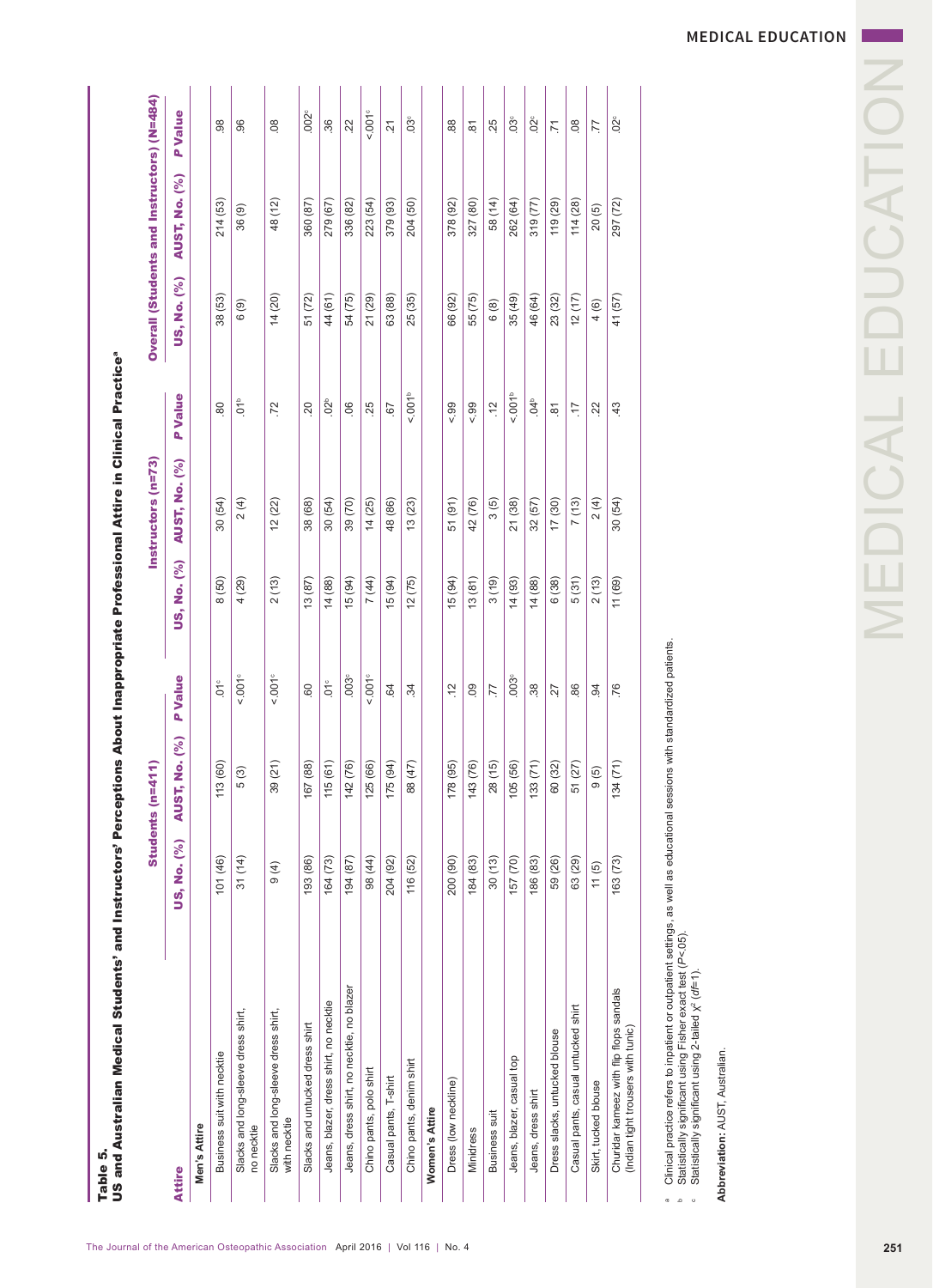their values about professional attire was observing the attire of physicians at work. Significantly more osteopathic medical students indicated that dress code policies should prohibit perfume or cologne compared with allopathic medical students (29 [23.6%] vs 13 [4.6%]; *P*<.001).

### **Discussion**

Professional attire, a subset of professionalism, encompasses clothing, footwear, jewelry, perfume or cologne, piercings, and tattoos. Most of the studies<sup>3-7</sup> about professional attire published in the medical literature pertain to the perception of patients regarding the dress of their health care professionals. Although the white coat has served as a visible and trustworthy badge of the medical profession,<sup>12</sup> some physicians are opting to remove white coats from the dress code, as evidenced by the findings in the current study.

We speculate that the lack of white coats and neckties worn by Australian physicians was influenced by the decision of the United Kingdom's Department of Health to recommend to end the use of white coats owing to their potential to transmit infectious organisms.13 However, studies<sup>8-10</sup> have concluded that the real issue is not the coat but rather the failure to wear clean coats. One reason that physicians continue to wear dirty coats is many hospitals no longer provide laundry services for their staff. Medical students may be unable to afford laundry and ironing services for multiple coats, and busy physicians may find little time for these tasks. On-site hospital laundry services that clean and deliver batches of coats to their staff each week is an extra service that is not standard.

In a small study, $14$  neckties were found to be relatively clean in hospitals. Specifically, bacteria cultured were present in "very small numbers" and required enrichment medium to produce large numbers. Additionally, the authors found less nonhemolytic *Bacillus*  cultured from the study neckties than the control neckties.14 Comfort and risk of physical harm (eg, strangulation) could be other reasons for omitting neckties from professional attire. Much policy attention has focused on neckties and white coats as harmful vectors, but little regard has been given to the stethoscopes dangling from physicians' necks.<sup>15</sup> Because Australian physicians rarely wear white coats and neckties, the adorning stethoscope has become an accessory that identifies them as a physician. Unlike other wardrobe elements, stethoscopes can be easily cleaned between each patient use, but this often does not happen.16 This topic is an important part of hygiene education whether or not white coats are worn.

Additionally, compared with allopathic physicians, osteopathic physicians, who are trained to provide osteopathic manipulative treatment, may have closer physical contact with their patients. In the current study, notably more osteopathic medical students compared with their allopathic counterparts indicated that dress code policies should prohibit perfume or cologne. Because of the close contact osteopathic physicians have with their patients, an osteopathic physician's attire, including visible jewelry, perfume or cologne, and tattoos, could potentially adversely affect the patient-physician relationship more than that of allopathic physicians. Given that physician attire can affect the patient-physician relationship, attire must be chosen carefully.3,6

The potential for tensions between a physician's rights of self-expression and the external environment (ie, hospital, medical school, patients, society) exist. Perfume or cologne can be physically harmful to patients,<sup>17</sup> and piercings and tattoos can be perceived as being offensive.<sup>18</sup> Medical students should ask themselves: Does my attire help or hinder the therapeutic relationship? Is my attire safe for the area I am working in (eg, stilettos in the emergency department)? Does my attire degrade or edify the profession?19 Reflective thinking can help medical students make better choices during their educational journey.<sup>20</sup> Moreover,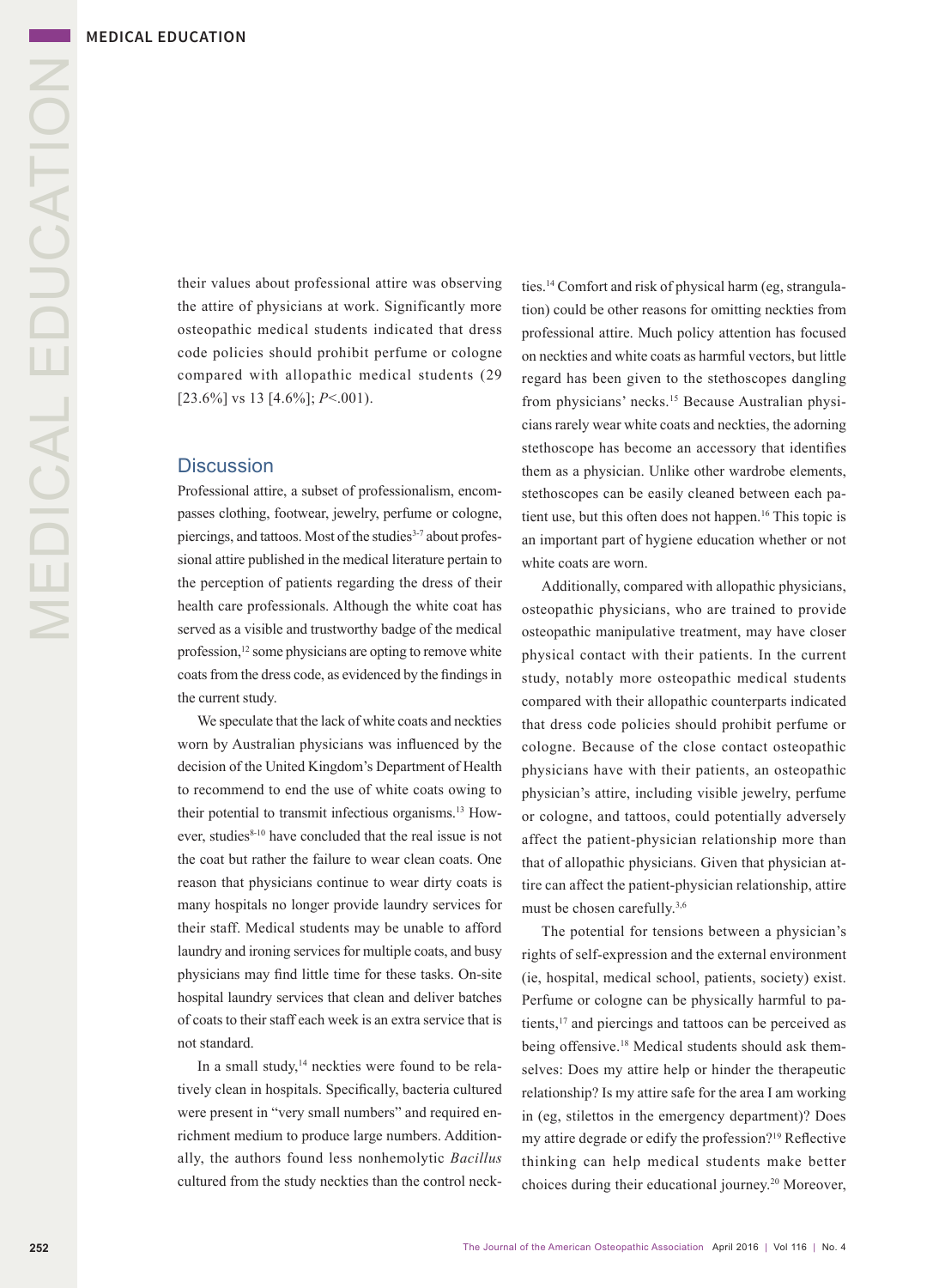this type of thinking may be difficult for students without information to guide them regarding what colleagues and patients consider to be professional and unprofessional attire. The present study aims to help fill that data gap.

We did not find any correlation between climate and attire. The University of Tasmania School of Medicine and Touro University California, College of Osteopathic Medicine have similar climates (ie, cool, crisp winters, and mild summers). Bond University School of Medicine and Baylor College of Medicine have very hot, humid summers and mild winters. The hot Texas weather, however, did not deter students from wearing white coats as part of their professional attire. Similarly, the cool weather of Tasmania did not steer students toward including white coats in their professional attire. Furthermore, as shown by the present study, ethics courses, as well as school and hospital policies, have little effect on shaping a medical student's conception of professional clinical attire. Rather, students look to physicians in the inpatient and outpatient settings and model after what those individuals are wearing (ie, cultural practice). Therefore, physicians must also be reflective on their attire.

A few limitations in the present study exist. For studies involving e-mail surveys, 2 potential denominators for response rates must be considered: the number of intended recipients and the number of actual recipients. Students may block incoming messages when they are away from school or work, or they may auto-forward their work or school e-mail to other e-mail accounts, which can be blocked by spam filters. We did not test the susceptibility of the study announcement e-mail to be flagged by such filters.

Sample size calculations determined that 327 student and 234 instructor participants were needed. We easily reached our student target, attaining 411 responses; however, we missed our instructor target, attaining 73 responses. We speculate that some instructors may have been busy with administrative, assessment, and teaching duties and viewed survey research as time consuming and burdensome. Also, instructors who are involved in academic duties that lack patient contact might view the survey topic as irrelevant to them or uninteresting. Failure to attain the sample size target in the instructor cohort means that results from that cohort should be interpreted with caution. Another potential explanation for the lack of response is overload and desensitization to survey solicitation if instructors are receiving surveys on a regular basis.

Additionally, the present study's findings do not allow us to make global generalizations about appropriate clinical attire. Specifically, in some countries and communities, unique cultural attire such as saris and thobes are considered professional attire for medical students and physicians.

### Conclusion

The results of the present study provide evidence that ethics courses and dress code policies do little to shape a medical student's conception of professional clinical attire. Both allopathic and osteopathic medical students were most influenced by their instructor's attire, which distinguishes the present study from others in the literature. This finding points to valuable next steps, including disseminating the current research to residency and fellowship programs. Compared with allopathic medical students, osteopathic medical students are more cognizant of the need to protect patients from environmental allergens such as perfume or cologne. The present study clearly identifies regional dress code practices that are different in the United States compared with Australia. However, many opinions regarding specific dress practices expressed by students and instructors alike were similar. Because the response rate to our survey was variable, additional studies should be conducted for application of these results on a larger scale.